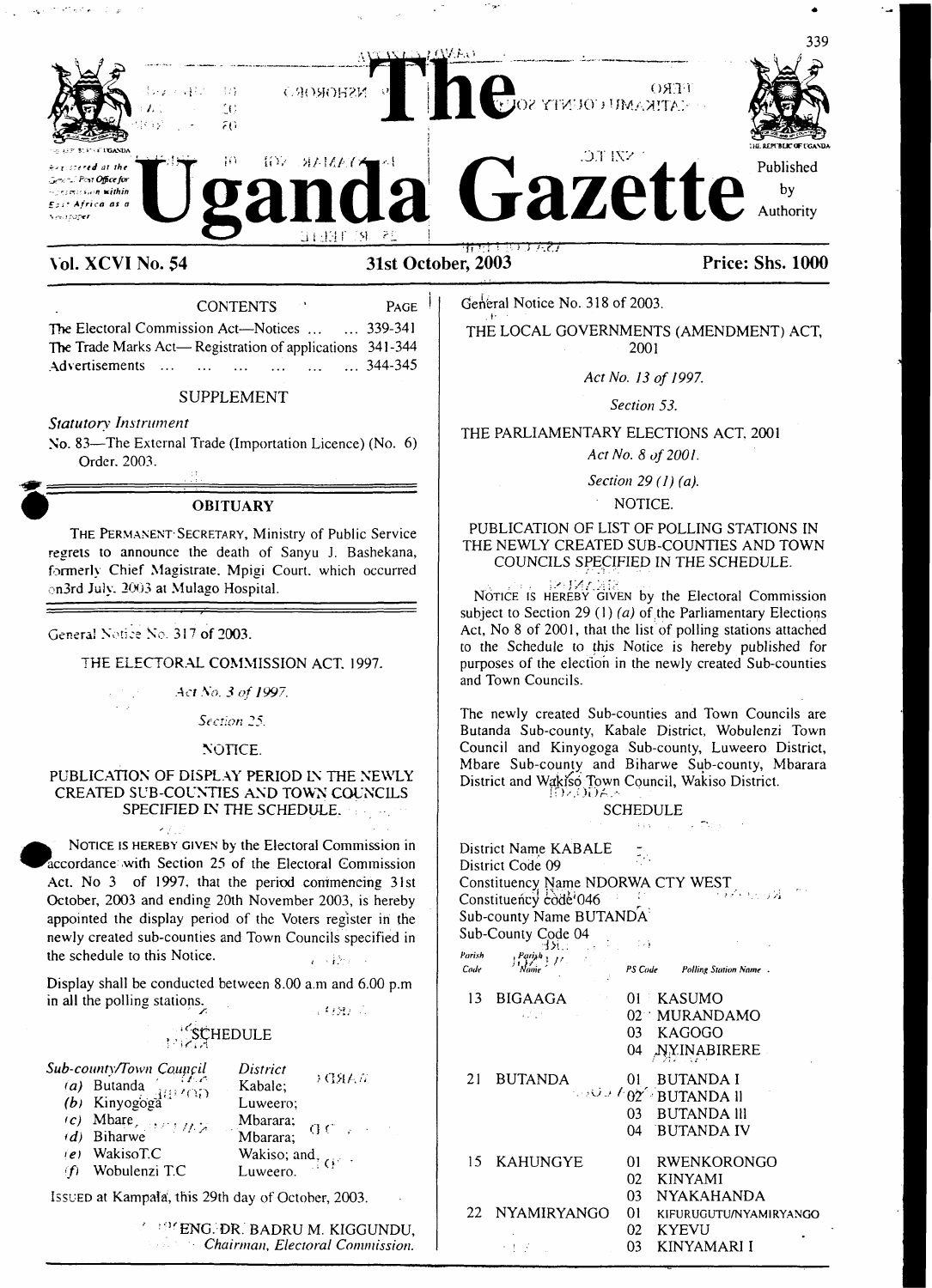| <b>District Name LUWEERO</b><br>Constituency Name KATIKAMU COUNTY SOUTH<br>District Code 23<br><b>Constituency Code 108</b> |                                                                             | 19.            | <b>NSHORORO</b>                                                                                         | 01.<br>02<br>$\sim 03$ | <b>MBAARE P/S</b><br>BUJUBWE<br>NSHORORO P/S                                                                                                |                            |                                                                 |
|-----------------------------------------------------------------------------------------------------------------------------|-----------------------------------------------------------------------------|----------------|---------------------------------------------------------------------------------------------------------|------------------------|---------------------------------------------------------------------------------------------------------------------------------------------|----------------------------|-----------------------------------------------------------------|
|                                                                                                                             | Sub-county Name WOBULENZI T.C.<br>Sub-County Code 05                        |                |                                                                                                         | 18                     | NYAMARUNGI                                                                                                                                  | 01<br>02<br>03             | <b>BURIGI CHURCH</b><br>NYAMARUNGI P/S<br><b>BUHUNGA P/S</b>    |
| Parish<br>Code                                                                                                              | Parish<br>Name                                                              | PS Code        | <b>Polling Station Name</b>                                                                             |                        | <b>RUTEETE</b>                                                                                                                              |                            | <b>RUTEETE I</b>                                                |
| 30                                                                                                                          | <b>BUKALASA</b>                                                             | 02             | <b>BUKALASA COLLEGE</b>                                                                                 | 25                     |                                                                                                                                             | 01<br>02<br>03             | <b>RWENGE C.O.U</b><br><b>BURIGI CATHOLIC</b>                   |
| 29                                                                                                                          | <b>KATIKAMU</b>                                                             | 01<br>02<br>04 | COUNTY HEADQUATERS KATIKAMU<br>KATIKAMU SEBAMALA<br>PRIMARY SCHOOL<br><b>BUKOLWA C.O.U.</b><br>P/SCHOOL |                        | District Name MBARARA<br>District Code 27<br>Constituency Name KASHARI COUNTY<br>Constituency Code 140                                      |                            |                                                                 |
| 22                                                                                                                          | WOBULENZI<br><b>CENTRAL</b>                                                 | 01<br>02<br>03 | LUZZI A<br>LUZZI B<br>LUZZI C                                                                           |                        | Sub-county Name BIHARWE<br>Sub-County Code 09                                                                                               |                            |                                                                 |
| 23                                                                                                                          | WOBULENZI                                                                   | 01             | WOBULENZI PLAY                                                                                          | Parish<br>Code         | Parish<br>Name                                                                                                                              | PS Code                    | <b>Polling Station Name</b>                                     |
|                                                                                                                             | <b>EAST</b>                                                                 | 02<br>03       | <b>GROUND A</b><br>WOBULENZI PLAY<br><b>GROUND B</b><br>KIGULU                                          | 45                     | <b>BIHARWE</b>                                                                                                                              | 01<br>02<br>03             | <b>BIHARWE I</b><br><b>BIHARWE T/C</b><br><b>KAMATARISI P/S</b> |
|                                                                                                                             | 24 WOBULENZI<br><b>WEST</b>                                                 | 01<br>04<br>05 | SIKANUSU A (A - M)<br><b>SIKANUSU B</b><br>SIKANUSU A (N - Z)                                           | 14                     | <b>KISHASHA</b>                                                                                                                             | 01<br>02<br>03             | KISHASHA 1<br>NYAKANENGO T/C<br>KISHASHA 3                      |
| District Name LUWEERO<br>District Code 23<br>Constituency Name NAKASEKE COUNTY                                              |                                                                             | 15             | <b>NYABUHAMA</b>                                                                                        | 02<br>03<br>04         | NYABUHAMA 2<br>NYABUHAMA 3<br>NYABUHAMA 4                                                                                                   |                            |                                                                 |
|                                                                                                                             | Constituency Code 109<br>Sub-county Name KINYOGOGA<br>Sub-County Code 08    |                |                                                                                                         | 46                     | <b>NYAKINENGO</b>                                                                                                                           | 0 <sub>1</sub><br>02<br>03 | NYAKINENGO I<br>NYAKINENGO 2<br>IRWEMIKUNYU TIC                 |
| Parish<br>Code                                                                                                              | Parish<br>Name                                                              | PS Code        | <b>Polling Station Name</b>                                                                             | 18.                    | RWENJERU                                                                                                                                    | 01<br>02                   | <b>RWENJERU I</b><br><b>RWENJERU 2</b>                          |
| 45                                                                                                                          | <b>BUWANA</b>                                                               | 01<br>02       | <b>BUWANA</b><br><b>KAGONGI</b>                                                                         |                        | District Name WAKISO                                                                                                                        |                            |                                                                 |
| 46                                                                                                                          | <b>KINYOGOGA</b>                                                            | 01<br>02<br>03 | <b>KINYOGOGA</b><br><b>KIBAMBIRE</b><br><b>KYAMAWENO</b>                                                |                        | District Code 52<br>Constituency Name BUSIRO CTY EAST<br>Constituency Code 154<br>Sub-county Name WAKISO TOWN COUNCIL<br>Sub-County Code 03 |                            |                                                                 |
| 47                                                                                                                          | <b>RUKONO</b>                                                               | 01<br>02       | KIMOTOZI P/S<br><b>RUKONO</b>                                                                           | Parish                 | Parish                                                                                                                                      |                            |                                                                 |
| 48                                                                                                                          | <b>RWOMA</b>                                                                | 01<br>02<br>03 | <b>BUTEBERE</b><br>LWAMAWUNGU<br><b>RWOMA</b>                                                           | Code<br>25             | Name<br><b>WARD A</b>                                                                                                                       | PS Code<br>01<br>02        | <b>Polling Station Name</b><br>KISIMBIRI A<br><b>NAMUSERA</b>   |
|                                                                                                                             |                                                                             | 04<br>05       | <b>KITINDO</b><br><b>KYALUWEESI</b>                                                                     | 26                     | WARD B                                                                                                                                      | $\mathbf{0}$<br>02<br>03   | KISIMBIRI B (A-M)<br>KISIMBIRI B (N-Z)<br><b>KISIMBIRI C</b>    |
| District Name MBARARA<br>District Code 27<br><b>Constituency Name BUKANGA COUNTY</b>                                        |                                                                             | 27             | WARD C                                                                                                  | 01<br>02               | <b>KAYUNGA</b><br><b>GOMBE A</b>                                                                                                            |                            |                                                                 |
|                                                                                                                             | Constituency Code 135<br><b>Sub-county Name MBARE</b><br>Sub-County Code 05 |                |                                                                                                         | 28                     | WARD D                                                                                                                                      | 01                         | KAVUMBA/KKONA                                                   |
| Parish                                                                                                                      | Parish                                                                      |                |                                                                                                         | 29                     | <b>WARD E</b>                                                                                                                               | 01                         | <b>MPUNGA</b>                                                   |
| Code                                                                                                                        | Name                                                                        | PS Code        | <b>Polling Station Name</b>                                                                             |                        |                                                                                                                                             |                            | ISSUED at Kampala, this 29th day of October, 2003.              |
| 03                                                                                                                          | <b>KYABAHESI</b>                                                            | 01             | <b>KYABAHESI P/S</b>                                                                                    |                        |                                                                                                                                             |                            |                                                                 |

 $\overline{\phantom{a}}$ 

340 *THE UGANDA GAZETTE* [31st October

02 KAHUNGYE P/S 03 KORANORYA T/C ENG. DR. BADRU M. KIGGUNDU, *Chairman, Electoral Commission.*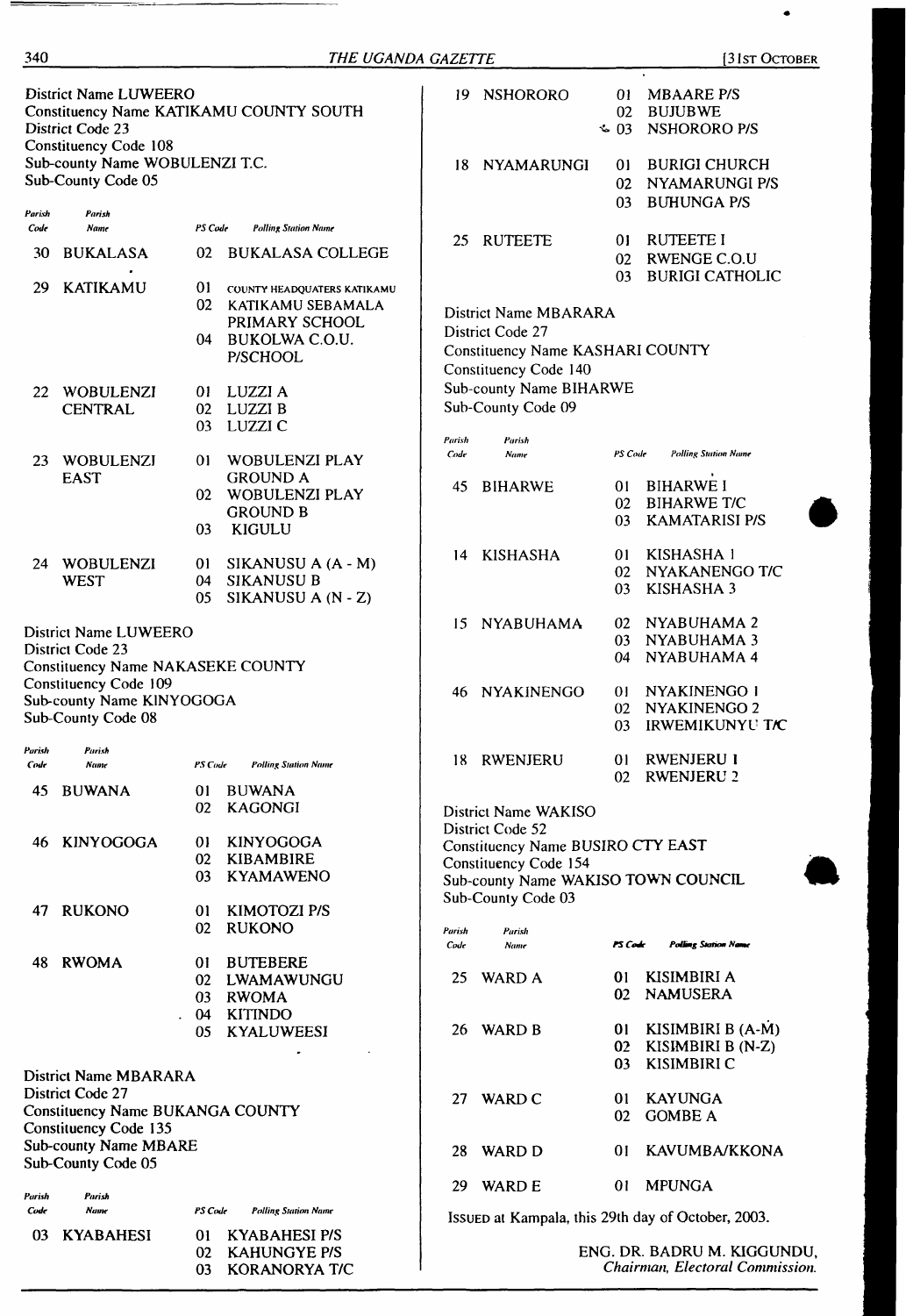General Notice No. 319 of 2003.

#### THE LOCAL GOVERNMENTS ACT, 1997

*Act No. <sup>1</sup> of+997. Section 120 (1).* NOTICE.

#### APPOINTMENT OF NOMINATION DAYS FOR ELECTIONS IN THE NEWLY CREATED SUB-COUNTIES AND TOWN COUNCILS

NOTICE IS HEREBY GIVEN by the Electoral Commission in accordance with Section 120 (1) of the Local Governments Act, No. <sup>1</sup> of 1997, that the 5th November, 2003 and 6th November, 2003, are hereby appointed nomination days in the newly created Sub-counties and Town Councils in the Schedule attached to this Notice.

Nominations shall be conducted in the offices of the respective District Returning Officers from 9.00 a.m to 5.00 pm on each of the appointed days.

#### **SCHEDULE**

|     | <b>Sub-county/Town Council</b> | District    |
|-----|--------------------------------|-------------|
|     | $(a)$ Butanda                  | Kabale:     |
|     | $(b)$ Kinyogoga                | Luweero:    |
|     | $(c)$ Mbare                    | Mbarara;    |
|     | $(d)$ Biharwe                  | Mbarara;    |
|     | $(e)$ WakisoT.C                | Wakiso; and |
| (f) | Wobulenzi T.C                  | Luweero.    |

Issued at Kampala, this 29th day of October, 2003.

ENG. DR. BADRU M. KIGGUNDU, *Chairman, Electoral Commission.*

General Notice No. 320 of 2003.

THE ELECTORAL COMMISSION ACT, 1997.

*Act No. 3 of 1997.*

*Section 30 (1).*

NOTICE.

#### APPOINTMENT OF RETURNING OFFICER FOR ^LUWERO AND KABALE ELECTORAL DISTRICTS.

NOTICE IS HEREBY GIVEN by the Electoral Commission in accordance with Section 30 (1) of the Electoral Commission Act No. 3 of 1997, that appointments have been made for the Officers as Returning Officers for the respective Electoral Districts in the Schedule to this Notice.

|                     | <b>SCHEDULE</b>                                       |
|---------------------|-------------------------------------------------------|
| Name                | Appointment                                           |
| Ms. Leticia Nantabo | Returning Officer,<br>Luweero Electoral District; and |
| Mr. Ibrahim Kakembo | Returning Officer,<br>Kabale Electoral District.      |

By this Notice Mr. Simon Mpiira and Mr. Sam Basulwa are hereby degazetted as Returning Officers for Luweero and Kabale Electoral Districts, respectively.

Issued at Kampala, this 31st day of October, 2003.

ENG. DR. BADRU M. KIGGUNDU, *Chairman, Electoral Commission.*

#### General Notice No. 321 of 2003. THE TRADE MARKS ACT. (Cap. 83). NOTICE.

NOTICE IS HEREBY GIVEN that any person who has grounds to oppose the registration of any of the marks advertised herein may within sixty days from the date of this *Gazette,* lodge a Notice of opposition on Trade Mark Form No. 6 together with a fee of Shs. 4000 in case of National applicants or US\$ 250 in case of Foreign applicants. The period of lodging Notice of opposition may be extended in suitable cases by the Registrar as he thinks fit upon such terms as he may direct. Formal opposition should not be lodged until after reasonable notice has been given by letter to the applicant so that he may have an opportunity to withdraw his application before the expense of opposition proceedings is incurred. Failure to give such notice will be taken into account in considering any application by the opponent for an order for costs if the opposition is uncontested by the applicant. Representations of the marks herein advertised can be inspected at the office of the Registrar of Trade Marks, Parliamentary Buildings, P.O. Box 7151, Kampala.



# $(54)$



(53) (59) (64)

(53) (59) (64)

- (57) *Nature ofgoods—* Paper, cardboard, and goods made from these materials, not included in other classes; printed matter; bookbinding material; photographs; stationery; adhesives for stationery or household purposes; artists' materials; paint brushes; typewriters and office requisites (except furniture); instructional and teaching material (except apparatus), plastic materials for packaging (not included in other classes); playing cards; printers' type; printing blocks and all in class 16.
- (73) *Name of applicant —* Starwood Hotel & Resorts Worldwide, Inc., a Corporation organized and existing under the laws of the state of Maryland, USA.
- (77) *Address—* 1111 Westchester Avenue, White Plains, NY 10604, United States of America.
- (74) C/o. M/s Mugerwa & Masembe Advocates, 3rd Floor, Diamond Trust Building, P.O. Box 7166, Kampala.
- (22) *Date offiling application—* 22nd July, 2003.

| (21) | APPLICATION NO. 25532 IN PART "A". |
|------|------------------------------------|
| (52) | Class 9.                           |
|      | (54)                               |

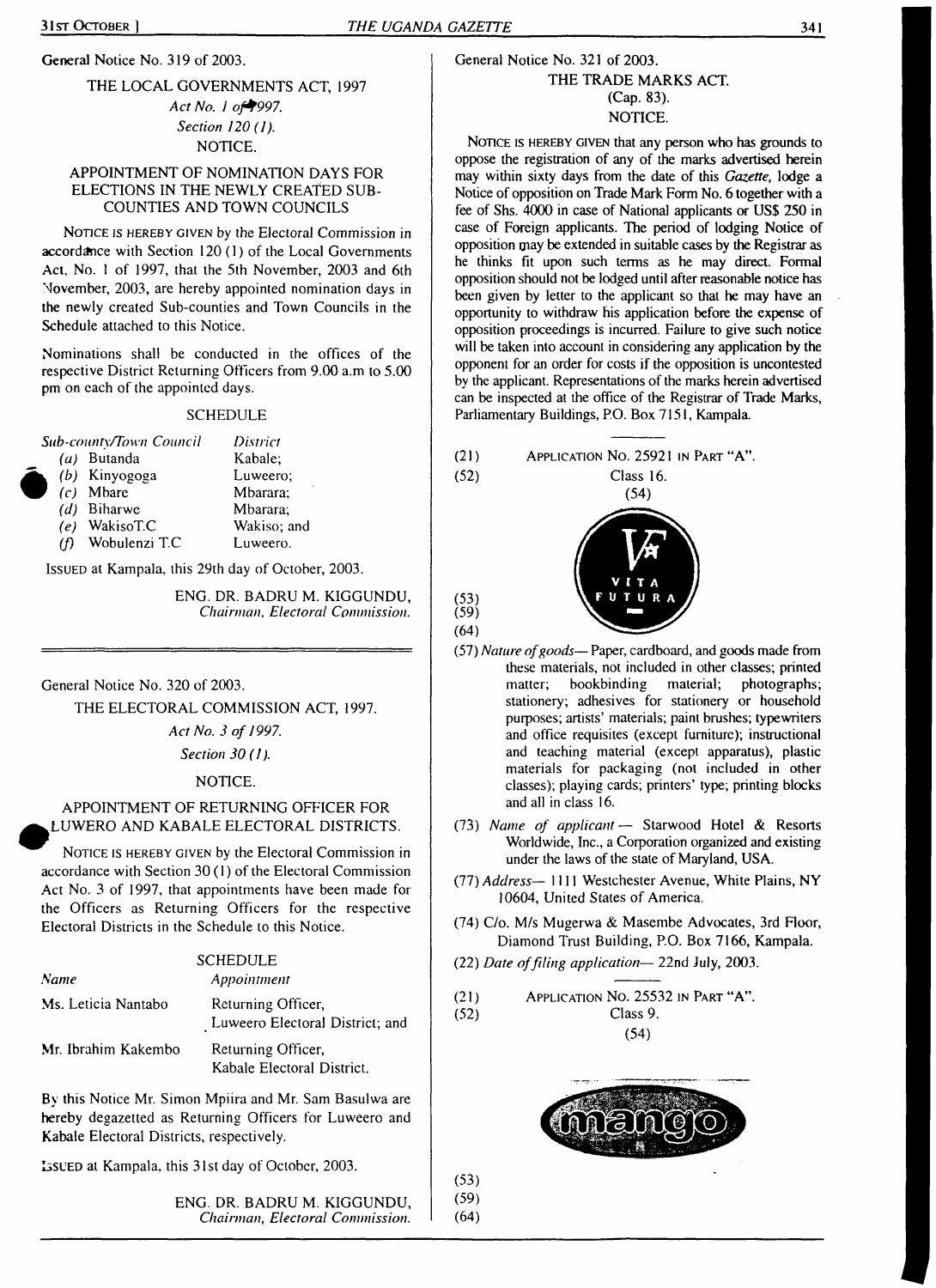- (57) *Nature of goods* Scientic and geodesic apparatus and instruments; apparatus and instruments for conveying, distributing, transforming, storing, regulating or controlling electric  $\gamma$  current, telephone and radiotelephone apparatus, transmitters and receivers; answering machines, equipment for fixed, transportable, mobile, hands-free or voice-activated telephones; telecommunication terminals; paging devices; software, particularly software providing access to electronic mail services; fascimile machines, particularly mobile or portable fascimile machines; radiotelephone apparatus, radiotelephone apparatus comprising a fascimile machine; telecommunication installations, particularly radiotelephone beacons and telephone masts; electrical or optical cables, satellites for telecommunication and direct broadcasting, responders or transponders; terminals providing access to several media; apparatus for storing, converting, processing and transmitting data, information and signals, software packages; computers, particularly computer servers; computer, computer communication and telephone terminals, particularly for access to global telecommunication networks (the internet) or for restricted access networks (the intranet); computer memories, electronic memories, modems, interfaces (for computers) and microprocessors particularly for access to multimedia databanks; apparatus and instruments for optical reading of coded information; printed circuits; visual display units; database server centers; CD-ROMs, digital optical discs, digital optical compact discs;-computer equipment for access to multimedia data banks; sensors. detectors, access code or integrated qircuit card' readers, microprocessors; integrated circuit cards, electronic identification cards, chip cards, particularly telephone cards with units of credit; credit cards, debit cards, cards for electronic games designed for use with telephones; apparatus for recording, transmitting, reproducing sound, images or data; magnetic recording media, sound recording discs, switchboards; analog and digital telephone systems, automatic vending machines and mechanisms for coinoperated apparatus; apparatus for games designed for use "with televisions, automatic coin-operated amusement machines.
- (73) *Name ofapplicant* Telecel International Limited.
- (77) *Address—* The Geneva Place, Third Floor, Waterfront Drive, Road Town, Tortola, British Virgin Islands.
- (74) C/o. M/s Mugerwa & Masembe Advocates, 3rd Floor, Diamond Trust Building, P.O. Box 7166, Kampala.
- (22) *Date offiling application—* 17th February, 2003.
- (21) Application No. 25781 in Part "A".

(52) Class 19.



# (53) **Total**

(59) *Restriction to Colours—* This mark is limited to the colours red (pantone 185c), blue (pantone 279c), orange (pantone 138c) and blue (pantone 286c), as shown on the representation affixed hereto.

- (64) *Association—* To be associated with Trademark No. 13756. 49. P
- (57) *Nature of goods—* Building materials (non-metallic); asphalt, bitumen, pitch, tar and derivatives thereof, notably for construction and road coating.
- (73) *Name ofapplicant—* TOTAL SA, a French Company.
- (77) *Address—* 2 Place de la Coupole, La Defense 6, 92400, Courbevoie, France.
- (74) C/o. M/s Mugerwa & Masembe Advocates, 3rd Floor, Diamond Trust Building, P.O. Box 7166, Kampala.
- (22) *Date offiling application—* 23rd June, 2003.
- Application No. 25780 in Part "A". (21)

Class 17. (54)



- (59) *Restriction to Colours—* This mark is limited to the colours red (pantone 185c), blue (pantone 279c), orange (pantone 138c) and blue (pantone 286c), as shown on the representation affixed hereto.
- (64)

(53)

(52)

- (57) *Nature of goods—* Synthetic resins (semi-finished products); all forms of unprocessed or semi-finished synthetic rubber (except in liquid form); unprocessed or semi-finished gums; semi-finished plastics; insulating products and materials; insulating oils and greases; oils for transformers; insulating paints.
- (73) Name of applicant-TOTAL SA, a French Company.
- (77) *Address—* 2 Place de la Coupole, La Defense 6, 92400, Courbevoie, France.
- (74) C/o. M/s Mugerwa & Masembe Advocates, 3rd Floor, Diamond Trust Building, P.O. Box 7166, Kampala.
- (22) *Date offiling application—* 23rd June, 2003.

(21) Application No. 25779 in Part "A".

(52) Class 5.





(59) *Restriction to Colours—* This mark is limited to the colours red (pantone 185c), blue (pantone 279c), orange (pantone 138c) and blue (pantone 286c), as shown on the representation affixed hereto.

(64)

(53)

(57) *Nature of goods—* Insecticides, herbicides, fungicides; disinfectants; oils; greases, gels, waxes for medical, pharmaceutical or veterinary purposes.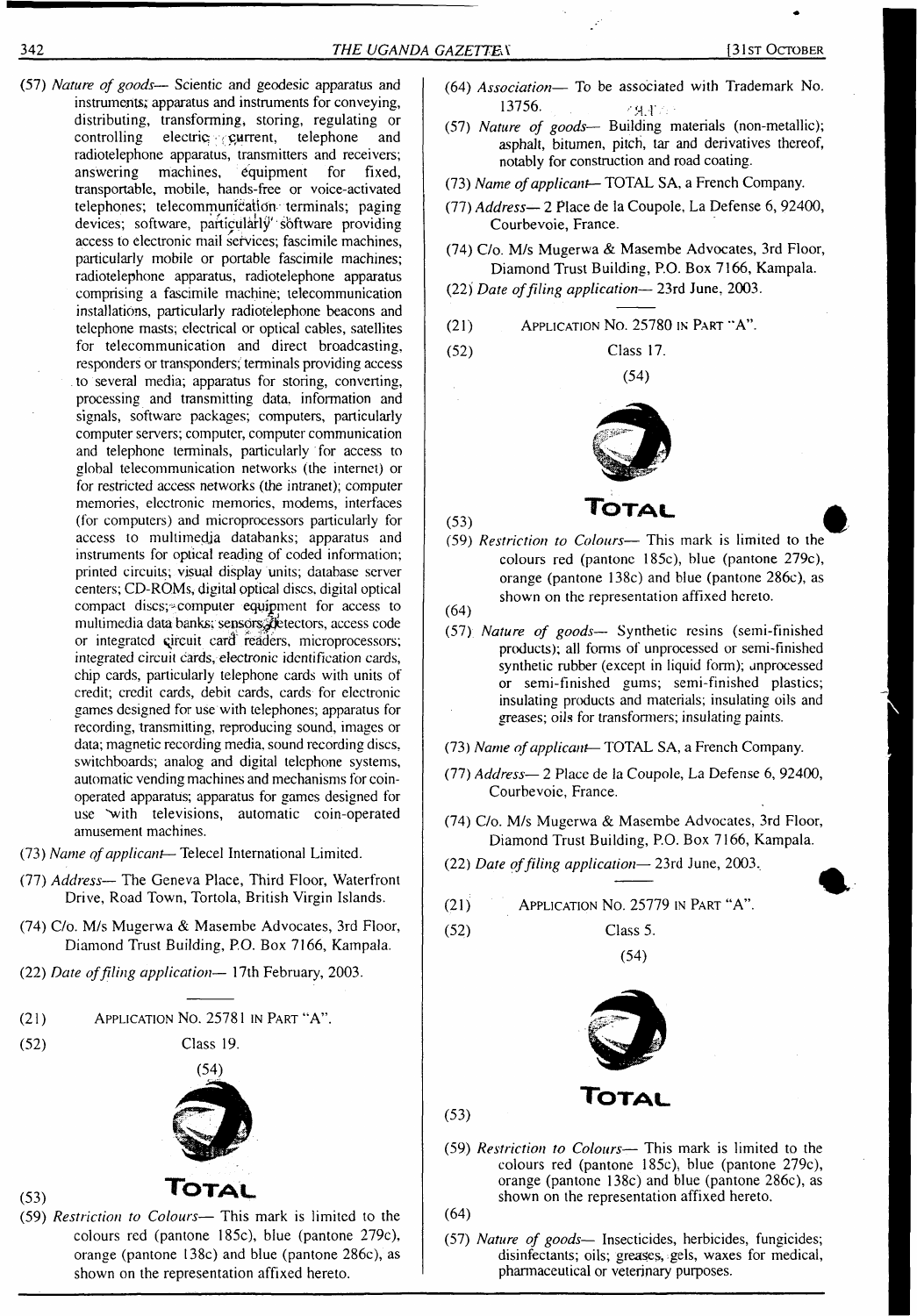- (73) *Name ofapplicant—* TOTAL SA, a French Company.
- (77) *Address—* 2 Place de la Coupole, La Defense 6, 92400, Courbevoie, France.
- (74) C/o. M/s Mugerwa & Masembe Advocates, 3rd Floor, Diamond Trust Building, P.O. Box 7166, Kampala.
- (22) *Date offiling application—* 20th June, 2003.
- (21) Application No. 25778 in Part "A".

(52) Class 4.

(53)

(54)



- (59) *Restriction to Colours—* This mark is limited to the colours red (pantone 185c), blue (pantone 279c), orange (pantone 138c) and blue (pantone 286c), as shown on the representation affixed hereto.
- (64) *Association—* To be associated with Trademark Nos. 14573 and 13759.
- (57) *Nature of goods—* Petroleum (crude or refined); liquid, solid and gaseous fuels; motor fuels; gas and liquid petroleum gas; lubricants; industrial oils and greases; paraffin and waxes; illuminants; non chemical additives for motor fuel, fuel and lubricants.
- (73) *Name ofapplicant—* TOTAL SA, a French Company.
- (77) *Address—* 2 Place de la Coupole, La Defense 6, 92400, Courbevoie, France.
- (74) C/o. M/s Mugerwa & Masembe Advocates, 3rd Floor, Diamond Trust Building, P.O. Box 7166, Kampala.
- (22) *Date offiling application—* 23rd June, 2003.
- (21) Application No. 25777 in Part "A".

(52) Class 1.

(54)



## **Totau**

- (53)
- (59) *Restriction to Colours—* This mark is limited to the colours red (pantone 185c), blue (panione 279c), orange (pantone 138c) and blue (pantone 286c), as shown on the representation affixed hereto.
- (64) *Association—* To be associated with Trademark No. 13757.
- (57) *Nature ofgoods—* Chemicals used in industry and science, as well as in agriculture, horticulture, forestry and aquaculture; unprocessed plastics in any form; rubber in liquid form; artificial ans synthetic resins; polymers used in industry; adhesives used in industry; detergents for industrial purposes; chemical additives for motor fuel, lubricants and fuel; chemical additives for insecticides, herbicides and fungicides; solvents included in this class; anti-freeze; fluids for hydraulic and transmission circuits; brake fluids; substances for absorbing petroleum, oils and greases; oild dispersants.
- (73) *Name ofapplicant—* TOTAL SA, a French Company. "
- (77) *Address— 2* Place de la Coupole, La Defense 6, 92400, Courbevoie, France.
- (74) C/o. M/s Mugerwa & Masembe Advocates, 3rd Floor, Diamond Trust Building, P.O. Box 7166, Kampala.
- (22) *Date offiling application—* 23rd June, 2003.

$$
(21) \t\t\tAPPLICATION NO. 26159 IN PART "A".\n
$$
(52) \t\t\tClass 4.
$$
$$

(54)



(53) *Disclaimer*— Registration ofthis trademark shall give no right to the exclusive use of the words "CANDLES" and "MADE IN INDIA" except as represented.

#### (59) (64)

- (57) *Nature ofgoods—* Candles.
- (73) *Name ofapplicant—* Royal Commodities Ltd.
- (77) *Address—* P.O. Box 27280, Kampala.
- (74)
- (22) *Date offiling application—* 13th October, 2003.
- (21) Application No. 26183 in Part "A".
- (52) Class 16.



- (53) *Disclaimer* Registration of this trademark shall give no right to the exclusive use of the phrase "PROUDLY UGANDAN" separately and apart from the mark.
- (59) (64)
- (57) *Nature ofgoods—* All goods included in Class 16.
- (73) *Name ofapplicant—* Uganda Manufacturers Association.
- (77) *Address—* P.O. Box 6966, Kampala.
- (74) C/o. M/s. Muwema & Mugerwa Advocates, P.O. Box 6074, Kampala.
- (22) *Date offiling application—* 20th October, 2003.
- (21) Application No. 26184 in Part "A".
- (52) Class 3.



(53) *Disclaimer*— Registration of this trademark shall give no right to the exclusive use of the words "MUCH FOAM", "DETERGENT POWDER" except as represented.

(59)

(64)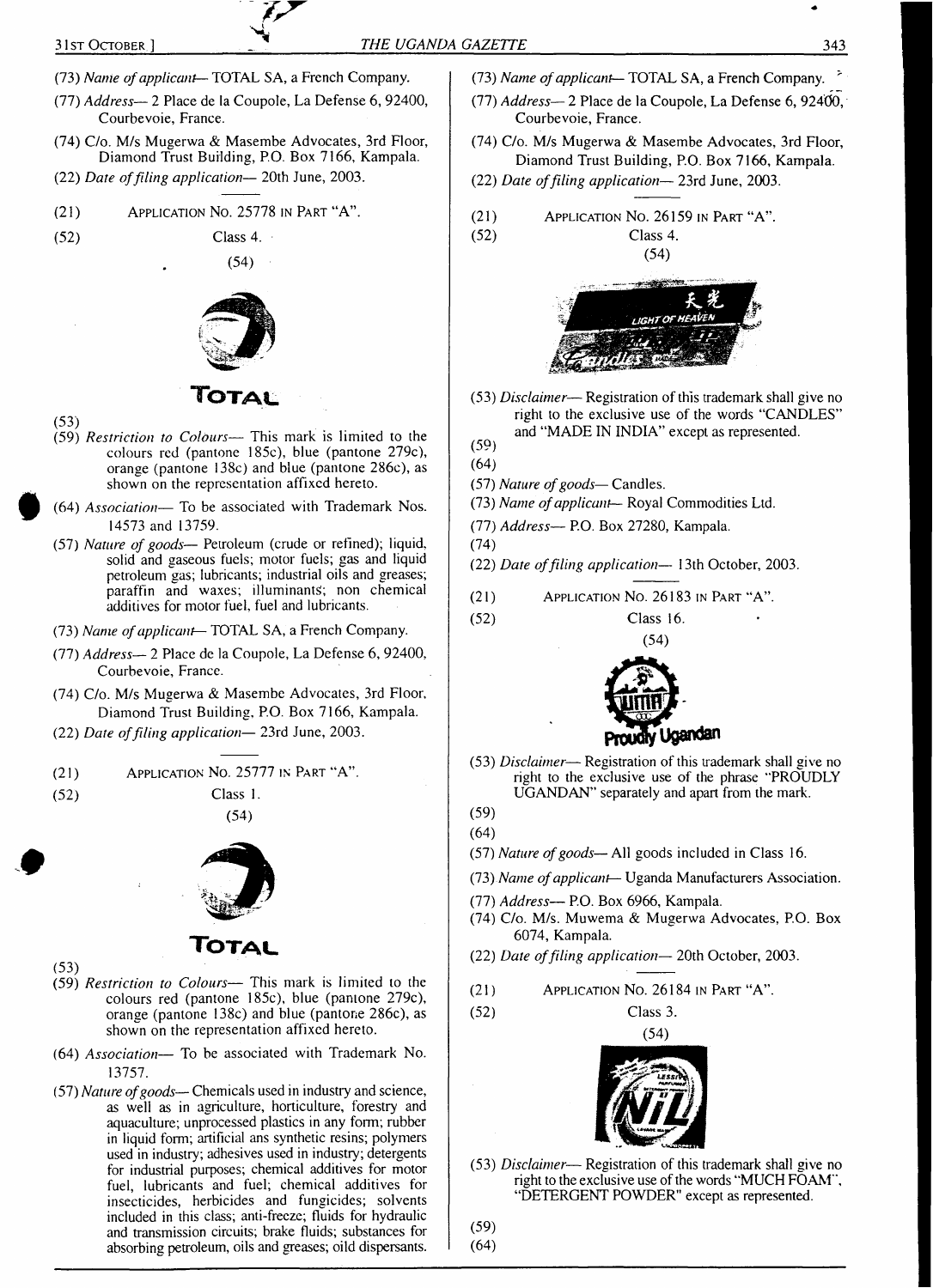- (57) *Nature ofgoods* Soap.
- (73) *Name ofapplicant—* Jawdat Company Ltd.
- (77) *Address—* P.O. Box 28779, Kampala.
- (74)
- (22) *Date offiling application—* 20th October, 2003.
- (21) Application No. 25804 in Part "A".  $(54)$



 $(59)$  $(64)$ 

 $(53)$ 

- (57) *Nature of goods* Sugar and sweeteners and products made thereof, cocoa, cocoa products, chocolate, chocolate products, bakery, pastry and confectionery products, in particular sugar and chocolate confectionery, pralines, dough product, sweets, honey.
- (73) *Name ofapplicant* Kraft Foods Schweiz Holding Ag., a Swiss Company.
- (77) *Address—* Bellerivestrasse 203, CH-8008 Zurich, Switzerland.
- (74) C/o. M/s Mugerwa & Masembe Advocates, 3rd Floor, Diamond Trust Building, P.O. Box 7166, Kampala.
- (22) *Date offiling application—* 30th June, 2003.
- (21) Application No. 25887 in Part "A".
- (52) Class 9.

(54)



- (53) (59)
- (64)
- (57) *Nature of goods* Telecommunications apparatus; telephones; fascimile apparatus; audio-visual and video recording apparatus; video conferencing apparatus and instruments; apparatus for recording, transmission, reproductions or reception of sound, images and/or data; electric memory cards; encoded cards; smart cards; electronic financial transaction and electronic trading apparatus and instruments; electronic games and consoles; CD ROMs; discs, tapes, cards and wires, all being electronic, magnetic, electro-magnetic, optical and/or electro-optical data carriers; communication and broadcasting apparatus and instruments; computer hardware; computer software for data processing, for telecommunications apparatus and services and for computer networks; modems cables and circuit boards and parts therefore; computer software for data processing; computer peripherals; signalling apparatus; electrical or electronic apparatus for use in the reception of satellite, terrestrial or cable broadcasts; data communications apparatus and instruments.
- (73) *Name ofapplicant* British Telecommunications Public Limited Company.
- (77) *Address—* 81, Newgate Street, London ECIA 7AJ, England.
- (74) C/o. M/s. Hunter & Greig Advocates, P.O. Box 7026, Kampala, Uganda
- (22) *Date offiling application—* 15th July, 2003.
- (21) (52) Application No. 25886 in Part "A". Class 16.

(54)



(53) (59)

- (64)
- (57) *Nature ofgoods* Printed matters; instructional matters; charge cards, credit cards and debit cards; payment cards; smart cards.
- (73) *Name ofapplicant* British Telecommunications Public Limited Company.
- (77) *Address—* 81, Newgate Street, London ECIA 7AJ, England.

(74)

(22) *Date offiling application—* 15th July, 2003.

Kampala, RITA BBANGA-BUKENYA (MRS.). 21st October, 2003. *Assistant Registrar of Trade Marks.*

# **ADVERTISEMENTS**

#### THE REGISTRATION OF TITLES ACT, 1964.

(Cap. 205).

#### NOTICE.

ISSUE OF SPECIAL CERTIFICATE OF TITLE. Kibuga Block 16 Plot 281, Area 0.91 Acres at Nsike.

NOTICE IS HEREBY GIVEN that after the expiration of one month from the publication hereof, <sup>1</sup> intend to issue in the names of Rose Walusimbi and Stella Walusimbi of P.O. Box 148, Kampala, a special Certificate of Title under the above Block and Plot, the Certificate of Title which was originally issued having been lost.

Kampala, 5th August, 2003.

OPIO ROBERT, *for ChiefRegistrar of Titles.*